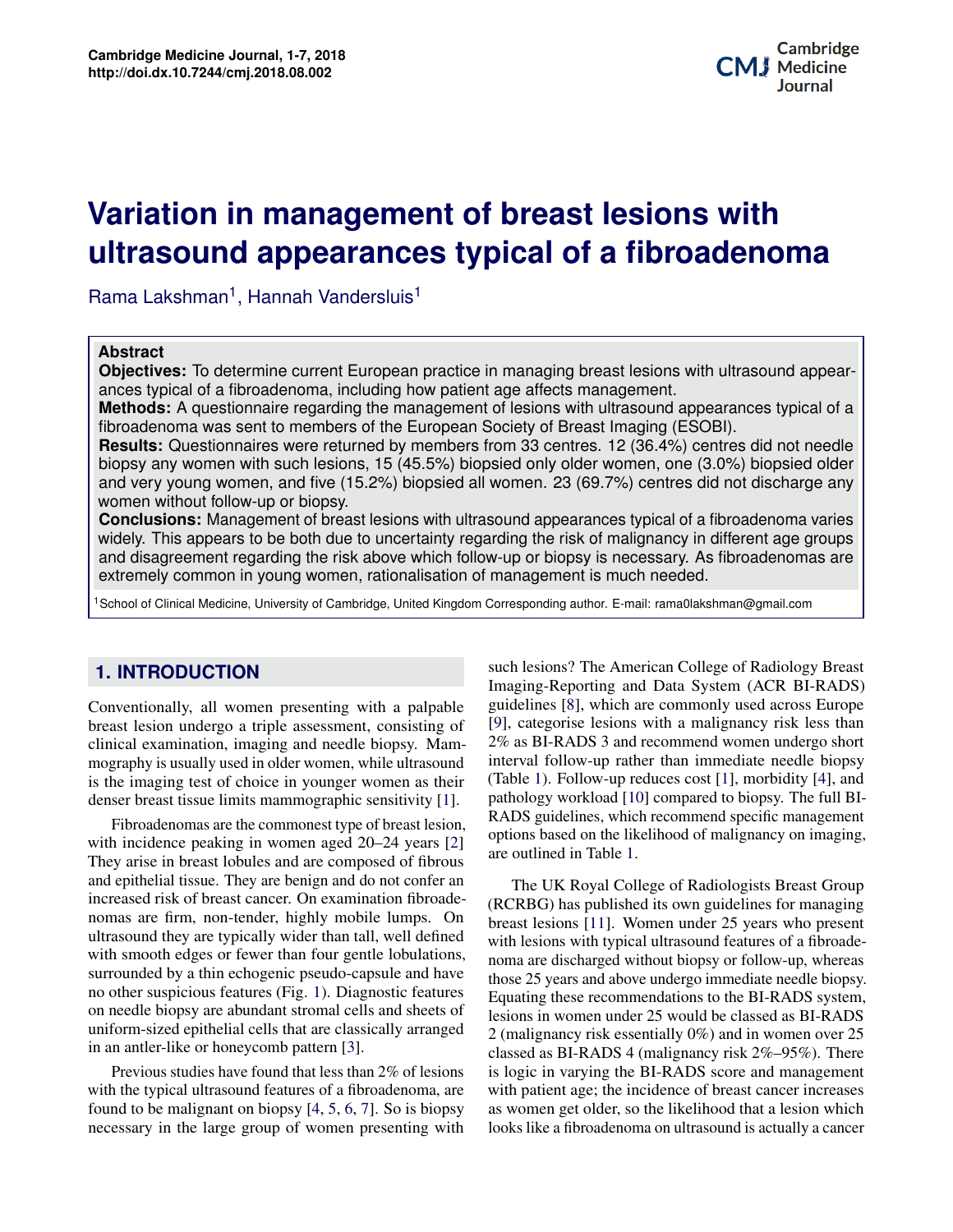<span id="page-1-0"></span>

Figure 1. Ultrasound image of a typical fibroadenoma i.e. a lesion which is wider than tall, well defined with smooth edges or fewer than four gentle lobulations, surrounded by a thin echogenic pseudo-capsule and has no suspicious features.

<span id="page-1-1"></span>

| Table 1. Breast imaging and reporting data system (BI-RADS) ultrasound categories for breast lesions, with associated |  |
|-----------------------------------------------------------------------------------------------------------------------|--|
| malignancy risks and management recommendations [8].                                                                  |  |

| <b>BI-RADS</b> score | <b>Description</b>       | <b>Likelihood of malignancy</b> | <b>Management</b>            |
|----------------------|--------------------------|---------------------------------|------------------------------|
|                      | Normal                   | $0\%$                           | Discharge                    |
|                      | Benign                   | Essentially 0%                  | Discharge                    |
|                      | Probably benign          | $> 0\%$ but $< 2\%$             | Short interval follow-       |
|                      |                          |                                 | 6months, 1year,<br><b>up</b> |
|                      |                          |                                 | 2years                       |
|                      | <b>Highly</b> suspicious | $>$ 2% but $\leq$ 95%           | Tissue diagnosis             |
|                      | Malignant                | >95%                            | Tissue diagnosis             |

in disguise will similarly increase with age. The purpose of this study was to determine current European practice in classifying and managing lesions with ultrasound appearances typical of a fibroadenoma, including how this varied with respect to patient age.

# **2. MATERIALS AND METHODS**

We designed an online questionnaire which was circulated by the European Society of Breast Imaging (EUSOBI) Office to 308 members across 31 European countries. The questionnaire described a lesion that had all the ultrasound appearances typical of a fibroadenoma and also included an ultrasound image of a lesion that met these criteria (Fig. [1\)](#page-1-0). It was specified that the lesion was not suspicious on clinical examination and the woman had no compounding circumstances (known BRCA1 or BRCA2 mutation/family history of breast cancer).

Members were asked how their centre would manage such a lesion in women in each of seven age groups (*<*15, 15–19, 20–24, 25–29, 30–34, 35–39, 40 and above). Questions included whether mammography would be used, whether needle biopsy would be undertaken, and whether the patient would be discharged or followed up on completion of the evaluation. We asked what BI-RADS score would be given to the lesion, to assess how this score varied with respect to patient age and how it determined management. Details about each centre were also collected, including the country in which it was based, type of centre (academic, state run, privately financed) and the number of patients seen annually.

# **3. RESULTS**

Completed responses were received from members of 33 centres across 18 countries (6 UK and 27 non-UK), com-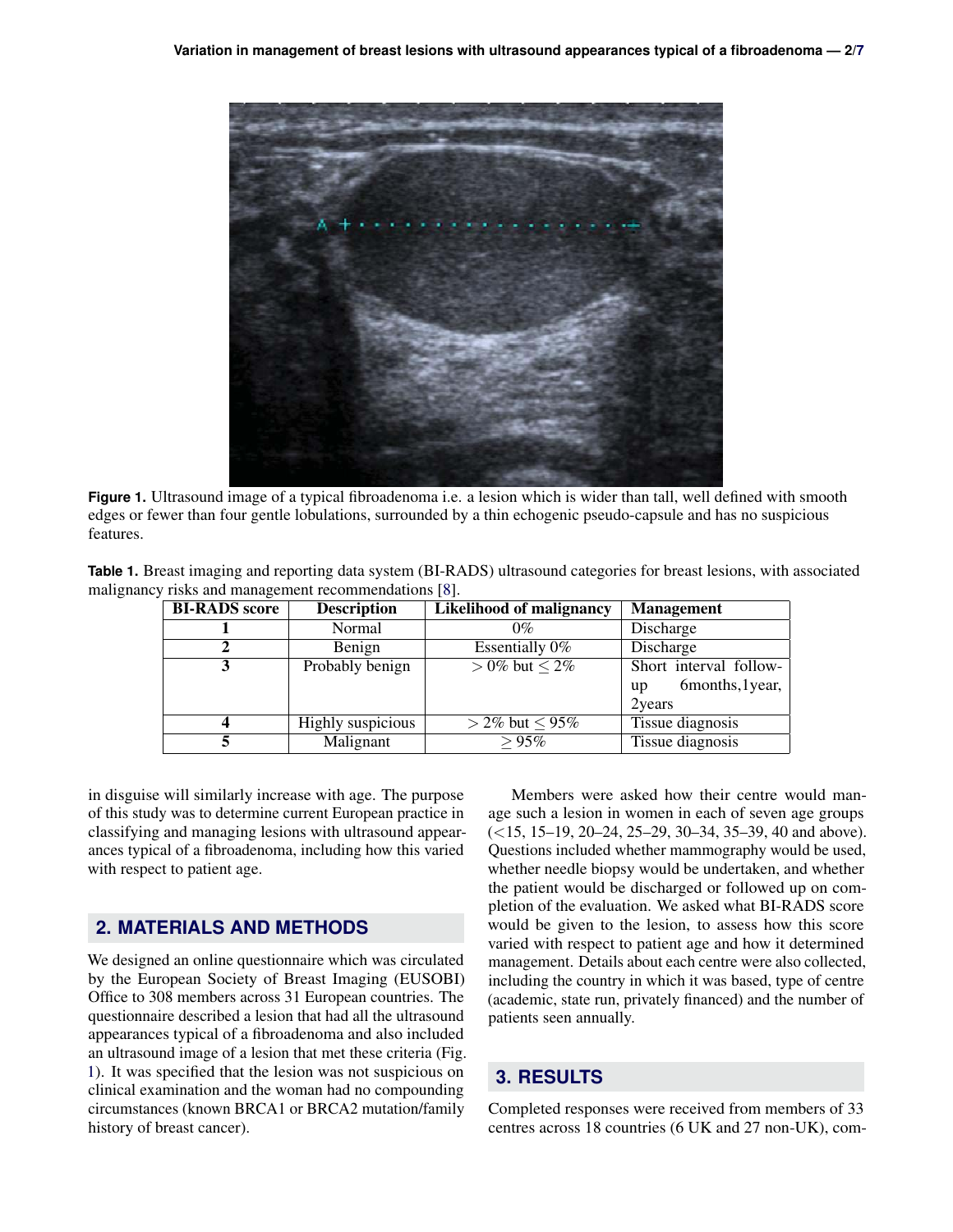prising a 10.7% response rate. The majority of members (28, 84.8%) were from centres which saw more than 2000 patients annually. 16 (48.5%) centres were academic, 13 (39.4%) state-run and 4 (12.1%) privately financed. Women over 40 years underwent mammography in all centres. The majority of centres (17, 51.5%) did not routinely undertake mammography women aged 35–39. We have therefore presented the data for women up to 39 years to reflect management based almost exclusively on ultrasound findings. Because the 6 UK centres use the RCRBG rather than BI-RADS classification system, these centres are not included in data relating to BI-RADS scoring.

#### **3.1 BI-RADS scoring in relation to age**

Of the 27 European centres (not UK), 48% did not change the BI-RADS score of a lesion with the typical ultrasound appearance of a fibroadenoma depending on the patients age, while 41% allocated a higher BI-RADS score to such lesions in older women. The remaining 11% of centres allocated a higher BI-RADS score to the lesion in both older women and very young women (Fig. [2a](#page-3-0)). Even among centres that used the same pattern of scoring there was variation in the numerical score they gave the lesion, and the specific patient age(s) beyond which the score was increased. As such, there was significant variation in the BI-RADS score given to the same lesion at each patient age (Fig. [2b](#page-3-0)).

#### **3.1.1 Management in relation to BI-RADS score:**

Amongst the 27 centres, only 33% consistently followed BI-RADS recommendations for management. In 37% of centres management consistently matched recommendations for the BI-RADS score plus one i.e. all lesions scored BI-RADS 2 were followed up and all lesions scored BI-RADS 3 were needle biopsied. In 1 centre (4%) all lesions were scored BI-RADS 2 and needle biopsied. In the remaining 26% of centres there was no consistent relationship between BI-RADS score and management (Fig. [3\)](#page-4-0).

#### **3.1.2 Management in relation to age:**

Of the 33 centres surveyed (including the 6 UK centres), 18.5% needle biopsied all lesions with the ultrasound appearance typical of a fibroadenoma, irrespective of patient age. 36% did not biopsy any such lesions. 45.5% only needle biopsied older women and the remaining 3% (1 centre) biopsied both very young and older women (Fig. [4a](#page-4-1)).

Of the 21 centres who biopsied lesions in at least some women, 57% followed up women after a benign biopsy result while 43% discharged women post negative biopsy. Of the 28 centres that did not always biopsy lesions, 64% followed up all women who were not biopsied, 11% only followed up older women, and 25% discharged women who were not biopsied.

Overall there was huge variation in how lesions with ultrasound appearances typical of a fibroadenoma were

managed at each patient age (Fig. [4b](#page-4-1)). Notably, the 6 UK centres (which are included in the above results) uniformly adhered to current UK guidelines. Women under 25 years were discharged without follow-up and women 25 years and over underwent needle biopsy and were discharged following a benign result.

### **4. DISCUSSION**

Our survey is the first review of the management of breast lesions with ultrasound appearances typical of a fibroadenoma across Europe and reveals wide variation in practice. As fibroadenomas are extremely common in young women and the investigation of this benign condition consumes a large amount of healthcare resources, rationalisation of management is much needed.

The survey highlights two potential reasons for this variation in management. The first is a lack of clarity regarding the risk of malignancy of a lesion with ultrasound appearances typical of a fibroadenoma in different age groups. This is evidenced by the fact that centres assign different BI-RADS scores, corresponding to different malignancy risk, to lesions in women of the same age. So, what does current literature suggest is best practice? In women under 25 years the incidence of breast cancer is extremely low and several studies have shown that in this age group a lesion which looks like a typical fibroadenoma on ultrasound is almost never malignant [\[7,](#page-5-6) [12\]](#page-6-5). Hence, these lesions would most appropriately be classed as BI-RADS 2 (malignancy risk essentially 0%), with recommended management to directly discharge women. This aligns with the current UK RCRBG guidelines, which recommends women under 25 are discharged without biopsy or follow up [\[11\]](#page-6-3). More recent studies have found that the risk of a cancer masquerading as a typical fibroadenomas on ultrasound is similarly close to 0% in women aged 25–30 years [\[1,](#page-5-0) [13\]](#page-6-6), suggesting that these lesions should also be classified as BI-RADS 2. Accordingly, some centres, including the Cambridge Breast Unit, have moved to discharging women under 30 without biopsy or follow-up [\[13\]](#page-6-6). Of course, all women who are discharged must be appropriately safety-netted and breast lesions in women with a significant family history or with suspicious clinical features still warrant further investigation. What about older women? Studies looking at lesions with ultrasound appearances typical of a fibroadenoma across women of all ages have found that the overall risk of malignancy is less than 2% [\[4,](#page-5-3) [5,](#page-5-4) [6\]](#page-5-5). So arguably these lesions should be classified as BI-RADS 3, and managed with follow up over 2 years. However there have been no studies specifically looking at women over 30 years. It is possible that the increased incidence of breast cancer with age means the risk of malignancy increases to above 2% in this group. Thus, it may be prudent to classify these lesions as BI-RADS 4 (malignancy risk 2–95%) and biopsy them immediately. Fi-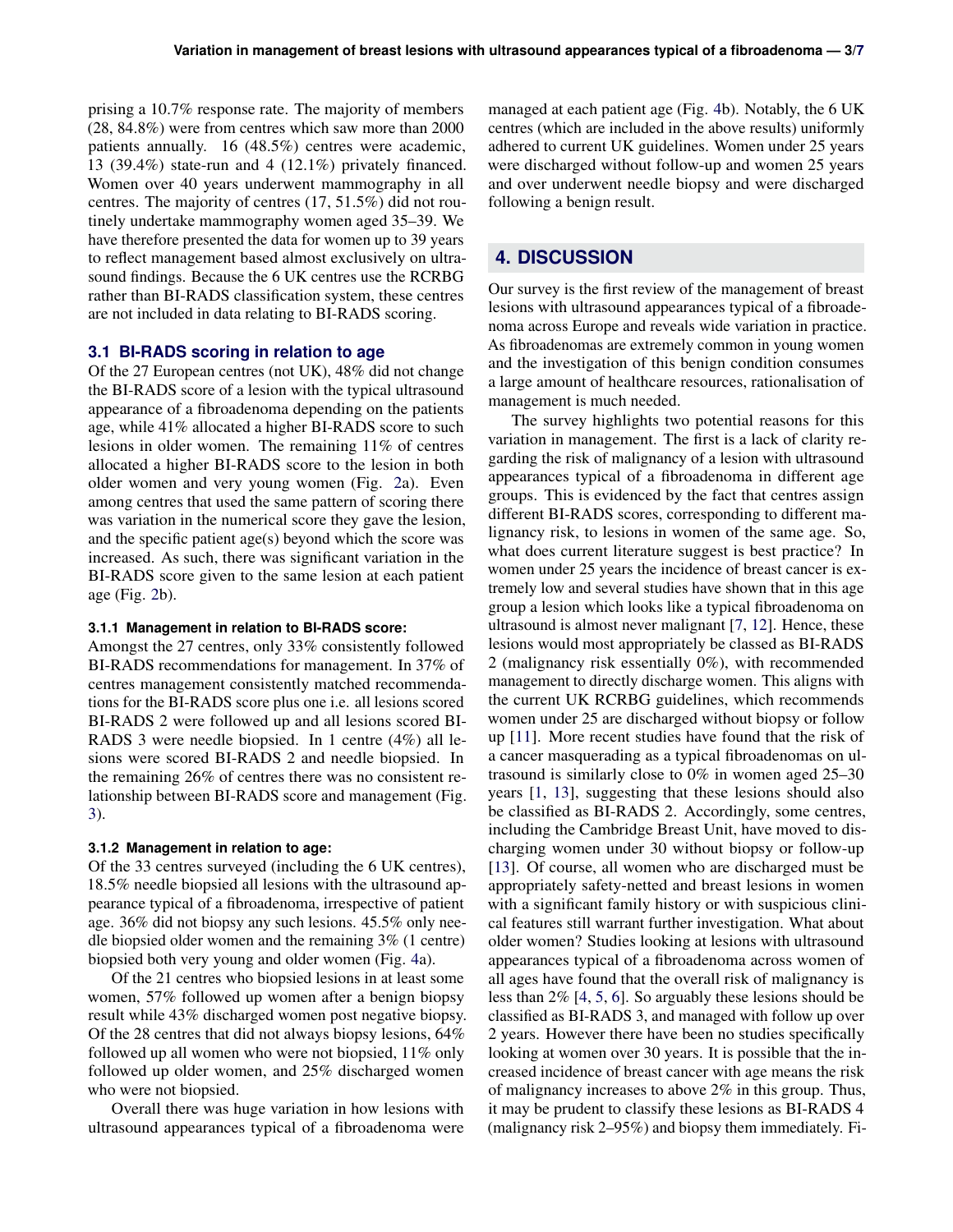<span id="page-3-0"></span>

**Figure 2.** (a) Pattern in allocating BI-RADS score to an ultrasound image typical of a fibroadenoma with respect to patient age, from 27 European centres.



**Figure 2.** (b) BI-RADS score allocated to an ultrasound image typical of a fibroadenoma, with respect to patient age, from 27 European centres.

nally, the risk that a histologically benign lesion is actually a cancer is extremely close to 0% [\[14\]](#page-6-7), indicating that it is unnecessary to follow up women after a negative biopsy result.

A second explanation for the variation in management is that there is disagreement regarding the risk of malignancy above which follow-up or needle biopsy is necessary. Evidence for this includes the fact that 37.0% European centres consistently disregard RADS recommendations

and instead follow the recommendations for the BI-RADS score plus one i.e. follow-up of all BI-RADS 2 and needle biopsy of all BI-RADS 3 lesions. Moreover, 36.4% of centres continue to follow-up women even after a benign biopsy result. There are several possible reasons for this cautious approach. Firstly, it is impossible to say with 100% certainty that a lesion is benign. In particular, phyllodes tumours sometimes have similar appearances to fibroadenomas on ultrasound (and rarely even on biopsy)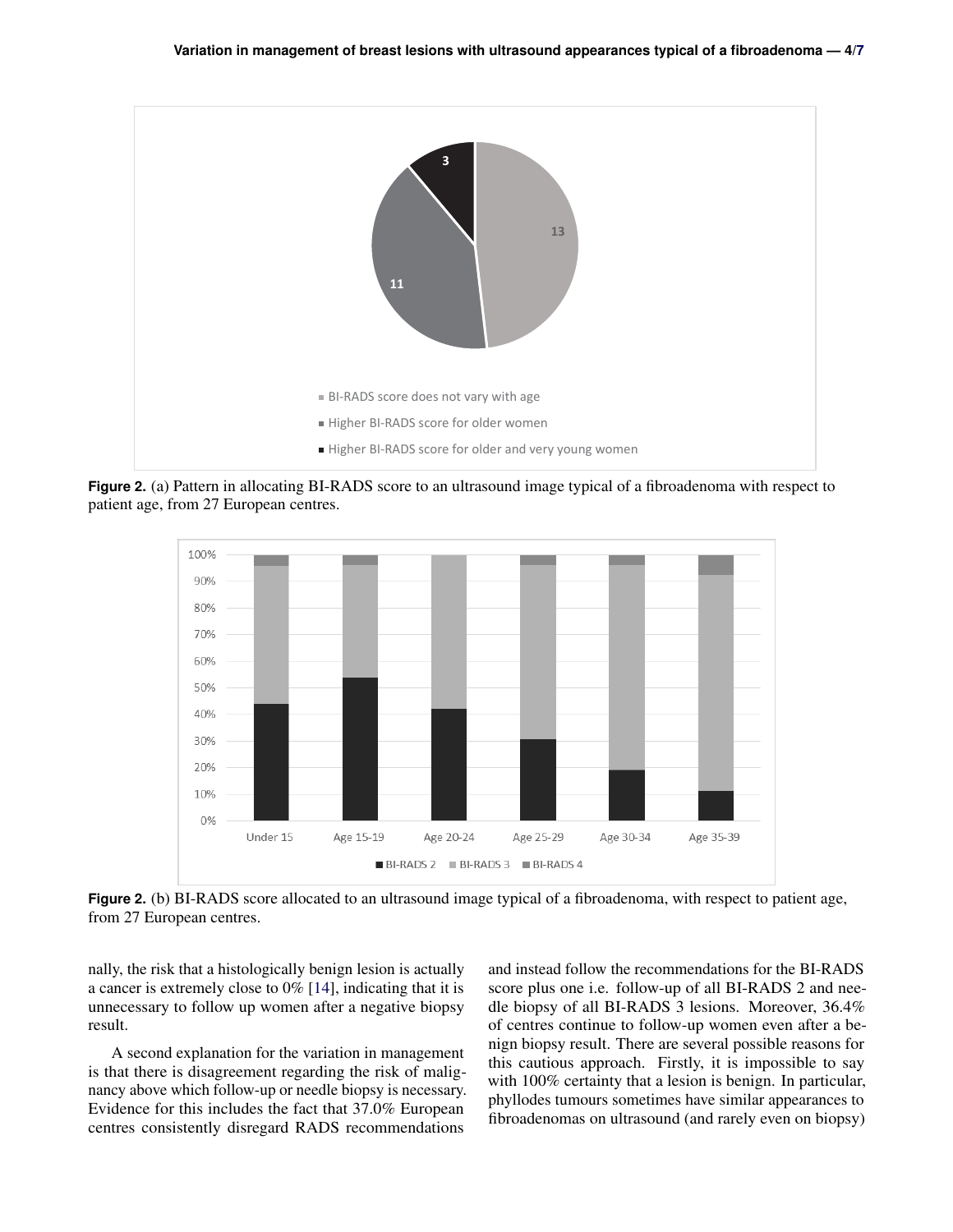<span id="page-4-0"></span>

<span id="page-4-1"></span>**Figure 3.** Pattern relating BI-RADS score to management for a lesion with ultrasound appearances typical of a fibroadenoma, from 27 European centres.



**Figure 4.** (a) Patterns of management of lesions with ultrasound appearances typical of a fibroadenoma, from 33 European centres.

and can occasionally become malignant. Although they are extremely uncommon compared to fibroadenomas, some centres may be unwilling to accept this risk. This is more likely to be the case in countries/centres which are privately funded, meaning there are fewer financial pressures acting to minimise over-investigation. Additionally, patient preference will play a role; Harvey et al. found 22.7% of patients with a palpable lesion preferred needle biopsy to follow-up [\[4\]](#page-5-3). Variation in management will also be influenced by variation in who looks after these women. In the UK the diagnostic process usually takes place in a breast clinic with specialised radiographers and radiologists involved in the diagnostic process. In contrast, in some other European countries gynaecologists carry out all steps in the triple assessment. Ultrasound is operator dependent, so practitioners with less specialist experience may be less confident in discharging women without a biopsy.

The main limitation of this study is that the European survey results are based only on 33 centres; these may not be representative of all centres managing fibroadenomas across Europe. However, these were all large, experienced centres, so the inconsistency between them is worth our consideration.

In conclusion, the management of breast lesions with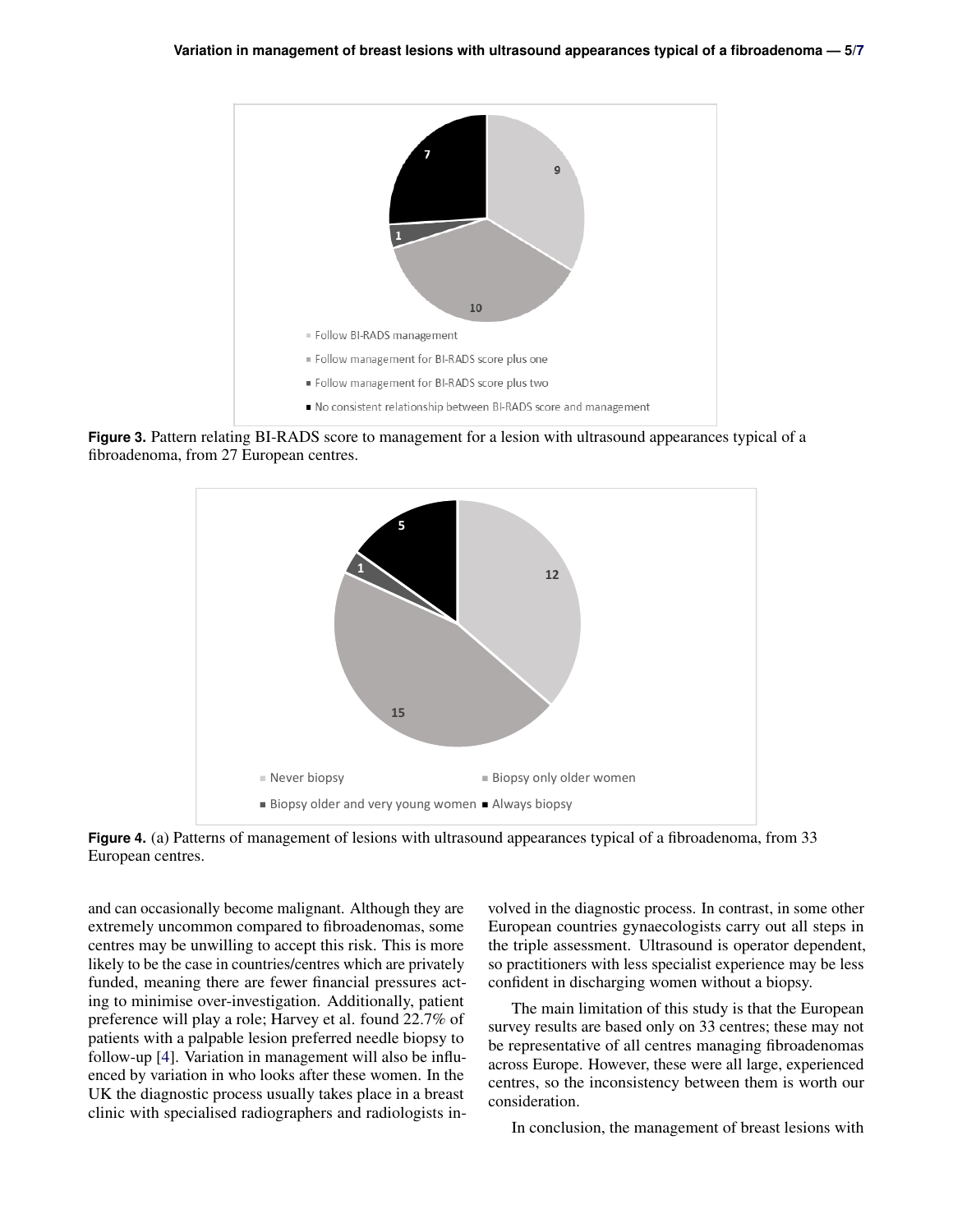



ultrasound appearances typical of a fibroadenoma varies widely across Europe. This appears to be due to both a lack of clarity about how the risk of malignancy varies with patient age, and disagreement about the risk above which needle biopsy or follow-up is necessary. Current literature suggests that the risk of malignancy in women under 30 is so low that the lesion can be classified as BI-RADS 2 and women can be safely discharged without biopsy or follow-up. This would minimise unnecessary cost, morbidity and workload associated with this common, benign condition. Additional multi-centre research quantifying the risk of malignancy in women over 30 is required to determine the appropriate BI-RADS score and thus management. However, this would not address the fact that the majority of European centres do not manage lesions according to the BI-RADS recommendations. This is likely due to a range of economic, social and political factors and means rationalising management across Europe will not be straightforward.

# **ACKNOWLEDGEMENTS**

We would like to thank Kathryn Taylor, DCR MSc, Peter Britton MBBS FRCR and Matthew Wallis MBChB FRCR from the Department of Radiology, Cambridge Breast Unit for all their support. We are grateful to EUSOBI for their help with the questionnaire

# **References**

- <span id="page-5-0"></span>[1] Loving V a., DeMartini WB, Eby PR, Gutierrez RL, Peacock S, Lehman CD. Targeted ultrasound in women younger than 30 years with focal breast signs or symptoms: Outcomes analyses and management implications. Am J Roentgenol. 2010;195(6):1472–7.
- <span id="page-5-1"></span> $[2]$  Guray M, Sahin AA; Benign breast diseases: classification, diagnosis, and management. Oncologist. 2006 May11(5):435–49.
- <span id="page-5-2"></span>[3] DeMay, M. Practical Principles of Cytopathology (Revised ed.). ASCP Press. p. 2007. ISBN 0-89189-549-3.
- <span id="page-5-3"></span>[4] Harvey JA, Nicholson BT, LoRusso AP, Cohen MA, Bovbjerg VE. Short-term follow-up of palpable breast lesions with benign imaging features: Evaluation of 375 lesions in 320 women. Am J Roentgenol. 2009;193(6):1723–30.
- <span id="page-5-4"></span>[5] Stavros AT, Thickman D, Rapp CL, Dennis MA, Parker SH, Sisney GA. Solid breast nodules: use of sonography to distinguish between benign and malignant lesions. Radiology. 1995;196(1):123–34.
- <span id="page-5-5"></span>[6] Skaane P, Engedal K. Analysis of Sonographic features in the Differentiation of Fibroadenoma and Invasive Ductal Carcinoma. AJR. 1998;170(1):109–14.
- <span id="page-5-6"></span>[7] Graf O, Helbich TH, Hopf G, Graf C, Sickles EA. Probably benign breast masses at US: Is Follow-up an Acceptable Alternative to Biopsy? 2007;244(1).